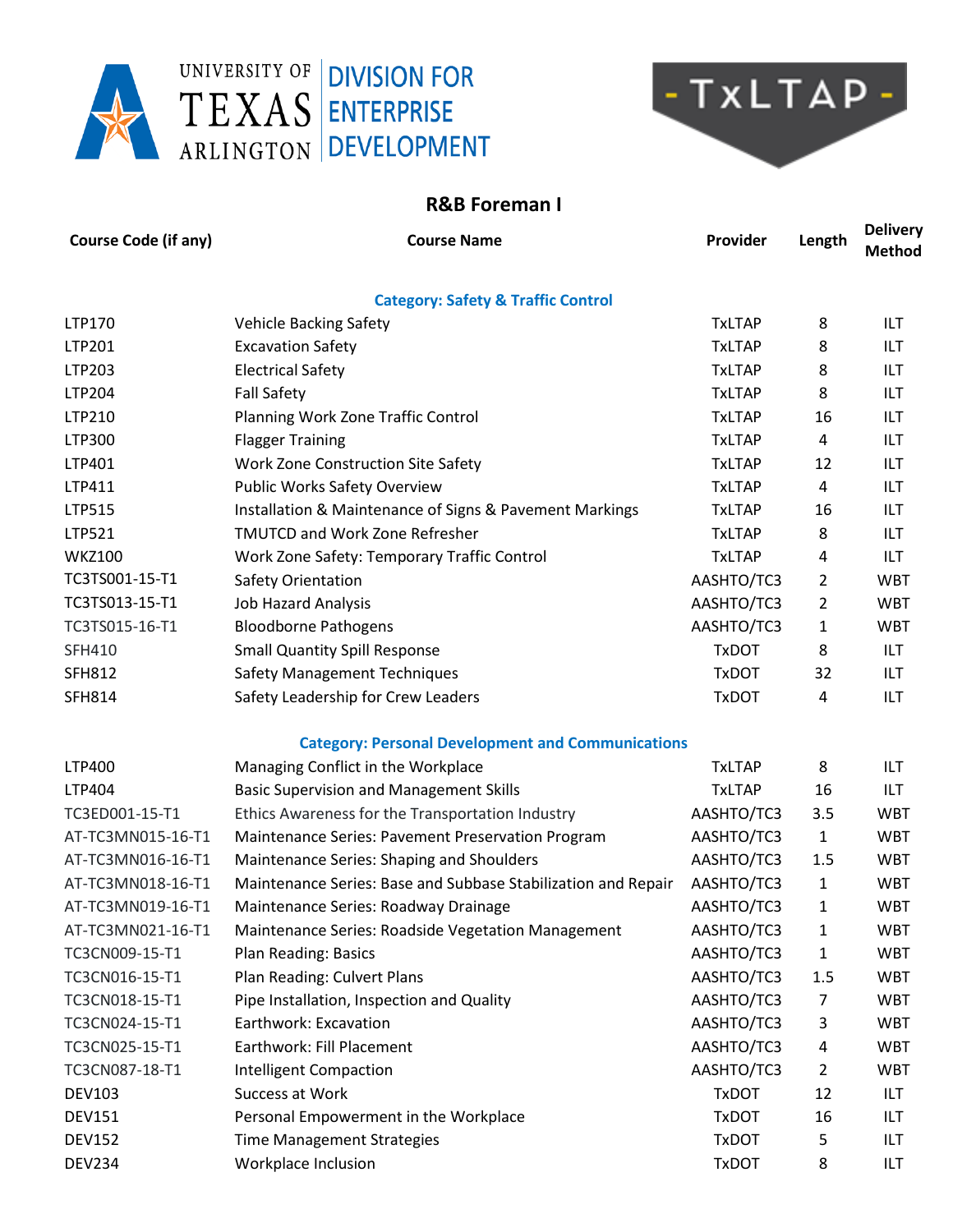## **R&B Foreman I**

| <b>Course Code (if any)</b> | <b>Course Name</b>                                       | Provider      | Length         | <b>Delivery</b><br><b>Method</b> |
|-----------------------------|----------------------------------------------------------|---------------|----------------|----------------------------------|
|                             | <b>Category: Core Skills</b>                             |               |                |                                  |
| <b>EDC003</b>               | Focus on Reducing Rural Roadway Departures (FoRRRwD)     | <b>TxLTAP</b> | 8              | <b>ILT</b>                       |
| <b>EDC004</b>               | Safe Transportation for Everday Pedestrians              | <b>TxLTAP</b> | 8              | <b>ILT</b>                       |
| <b>EDC005</b>               | <b>Project Bundling</b>                                  | <b>TxLTAP</b> | 8              | ILT                              |
| <b>EDC007</b>               | Road Weather Management                                  | <b>TxLTAP</b> | $\overline{2}$ | <b>ILT</b>                       |
| <b>EDC008</b>               | Safety Edge                                              | <b>TxLTAP</b> | 2              | ILT                              |
| <b>EDC009</b>               | Warm Mix Asphalt                                         | <b>TxLTAP</b> | $\overline{2}$ | <b>ILT</b>                       |
| LTP111                      | Equipment Preventive Maintenance - expanded version      | <b>TxLTAP</b> | 16             | ILT                              |
| LTP120                      | <b>Asphalt Distributor</b>                               | <b>TxLTAP</b> | 32             | <b>ILT</b>                       |
| LTP123                      | <b>Asphalt Operations Training</b>                       | <b>TxLTAP</b> | 32             | ILT                              |
| LTP125                      | Forklift Operator                                        | <b>TxLTAP</b> | 8              | <b>ILT</b>                       |
| LTP127                      | Aerial/Scissor Lift                                      | <b>TxLTAP</b> | 8              | ILT                              |
| LTP130                      | Motor Grader - Beginner                                  | <b>TxLTAP</b> | 32             | <b>ILT</b>                       |
| LTP131                      | Motor Grader - Intermediate                              | <b>TxLTAP</b> | 32             | ILT                              |
| LTP132                      | Motor Grader - Advanced                                  | <b>TxLTAP</b> | 32             | <b>ILT</b>                       |
| LTP140                      | Excavator (Telescoping Boom/Gradall)                     | <b>TxLTAP</b> | 32             | ILT                              |
| LTP142                      | Mini Excavator                                           | <b>TxLTAP</b> | 16             | <b>ILT</b>                       |
| LTP145                      | Dozer                                                    | <b>TxLTAP</b> | 32             | ILT                              |
| LTP155                      | Backhoe/Front End Loader Operator                        | <b>TxLTAP</b> | 32             | <b>ILT</b>                       |
| LTP160                      | Wheel Loader Operator                                    | <b>TxLTAP</b> | 16             | ILT                              |
| LTP161                      | <b>Track Loader Operator</b>                             | <b>TxLTAP</b> | 24             | <b>ILT</b>                       |
| LTP164                      | Sweeper (Regenerative)                                   | <b>TxLTAP</b> | 24             | ILT                              |
| LTP166                      | <b>Rotary Broom</b>                                      | <b>TxLTAP</b> | 8              | <b>ILT</b>                       |
| LTP172                      | Equipment Load & Tie Down                                | <b>TxLTAP</b> | 8              | ILT                              |
| LTP175                      | <b>Asphalt Profiler</b>                                  | <b>TxLTAP</b> | 32             | <b>ILT</b>                       |
| LTP180                      | <b>Bucket Truck / Digger Derrick</b>                     | <b>TxLTAP</b> | 24             | ILT                              |
| LTP192                      | <b>Skid Steer</b>                                        | <b>TxLTAP</b> | 8              | <b>ILT</b>                       |
| LTP193                      | <b>Roller Operator</b>                                   | <b>TxLTAP</b> | 8              | ILT                              |
| LTP194                      | <b>Compactor Operator</b>                                | <b>TxLTAP</b> | 8              | ILT                              |
| LTP201                      | <b>Tree Trimming Safety Awareness</b>                    | <b>TxLTAP</b> | 8              | ILT                              |
| LTP220                      | Heavy Equipment for Wildfire                             | <b>TxLTAP</b> | 8              | <b>ILT</b>                       |
| LTP610                      | Storm Drainage Pipe Installation                         | <b>TxLTAP</b> | 8              | ILT                              |
| LTP611                      | Storm Drainage Pipe and Precast Box Culvert Installation | <b>TxLTAP</b> | 8              | <b>ILT</b>                       |
| LTP704                      | <b>Seal Coat Operations</b>                              | <b>TxLTAP</b> | 12             | ILT                              |
|                             | <b>Category: Optional Development</b>                    |               |                |                                  |
| <b>UTL101</b>               | Subsurface Utility Locating and Marking Workshop         | <b>TxLTAP</b> | 8              | ILT                              |
| <b>UTL102</b>               | <b>Advanced Utility Locator Training</b>                 | <b>TxLTAP</b> | 16             | ILT                              |
| TC3CN001-15-T1              | Daily Diary Basics                                       | AASHTO/TC3    | $\mathbf{1}$   | <b>WBT</b>                       |
| TC3CN009-15-T1              | Plan Reading: Basics                                     | AASHTO/TC3    | $\mathbf{1}$   | <b>WBT</b>                       |
| TC3CN010-15-T1              | Plan Reading: Grading                                    | AASHTO/TC3    | 1.5            | <b>WBT</b>                       |
| TC3CN011-15-T1              | Plan Reading: Traffic Control Plans                      | AASHTO/TC3    | 0.5            | <b>WBT</b>                       |
| TC3CN012-15-T1              | Plan Reading: Erosion and Sediment Control               | AASHTO/TC3    | 0.5            | <b>WBT</b>                       |